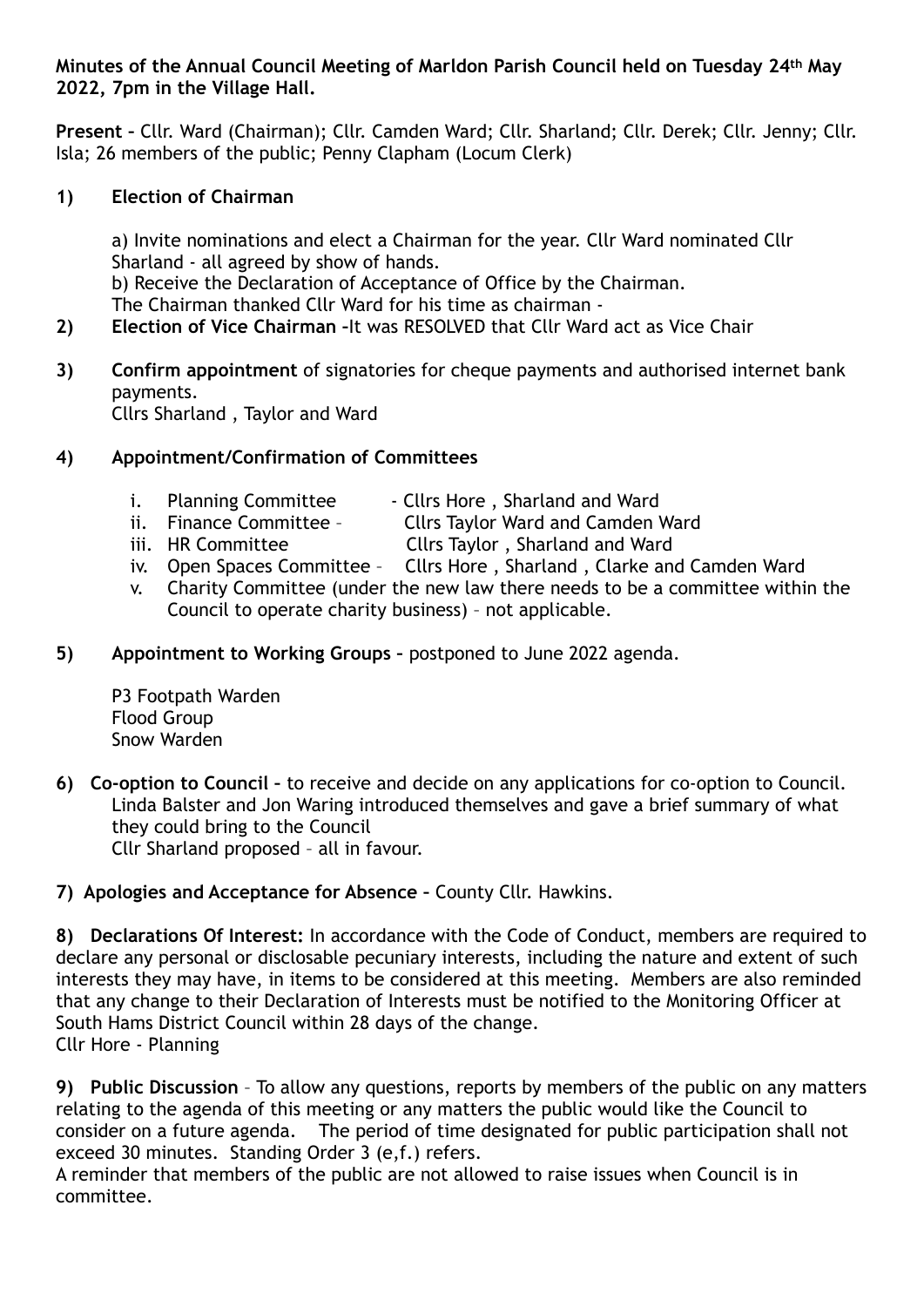Parishioner spoke about Marldon Youth club – some members have attended . Ithas been running for over 6 years now, every Friday evening with trips and activities . It does not charge and incorporated educational items too . The age group 11-15 with 30 young people involved giving Life skills, mental health and well-being. The Parishioner thanked the PC for support over the years.

A letter was read out requesting a skate park/pump track with very good reasons why this should be seriously considered . The youth club is about getting the voices of young people heard.

Another Parishioner also spoke in support of the youth club and all their activities.

An additional Parishioner also supported the youth club and how good it is for keeping children in touch with each other when they move from primary to secondary school. The past few years has shown the importance of this type of connection.

The Chairman thanked the youth leader and the young people for coming to Council with their ideas.

Parishioner commented on the pleasant atmosphere at the Council meeting – He took over maintaining the grassed area around the church, potential if it could all be cut back. He is a volunteer. Parishioner offered to land a hand – get a working party to assist.

**10) Chairman's Report (for information only) – Cllr Sharland m**entioned Christmas tree planning application and read the last paragraph in the letter from the solicitors letter

**11) County & District Councillor reports –** none received.

**12) Minutes – to approve and sign the Minutes of the meeting held on the 1st April and 26th April 2022. and** To approve and sign the amended minutes 15th March 2022. The Chairman signed all three sets of Minutes with all in agreement

## **13) Open spaces –**

- **i.** Playground checks to note that Phil Hart is no longer doing these checks and a nominated Councillor has taken this on resulting in no further charges to be made to Council. Noted.
- **ii.** Jubilee Meadow; to receive an update on the pavilion and Rhino Play, Cllr. Camden-Ward to report.

NT came and met with Cllr Hore and Taylor and the locum Clerk– hopefully confirm by the end of May – 2 out of 3 quotes received so far. Agenda next meeting. Electrician will be down to upgrade the electrics this month.

**iii.** Replacement notice boards – Cllr. Hore to update. To agree actions and associated expenditure. The state of the Compton notice board was noted as beyond repair. Nether Meadow board is also in a poor state of repair, both made of wood. Proposed to purchase 2 x aluminium notice boards £760.80p each, from Greenbarnes. All in favour by show of hands.

# **14) Policies for adoption –**

- a) Asset Register Policy
- b) Internal Control Statement
- c) Risk Assessment Open Spaces
- d) Tree Management Policy Cllr. Sharland proposed acceptance of all policies – all agreed by show of hands.
- **15) Asset Register** to be updated. Next meeting.